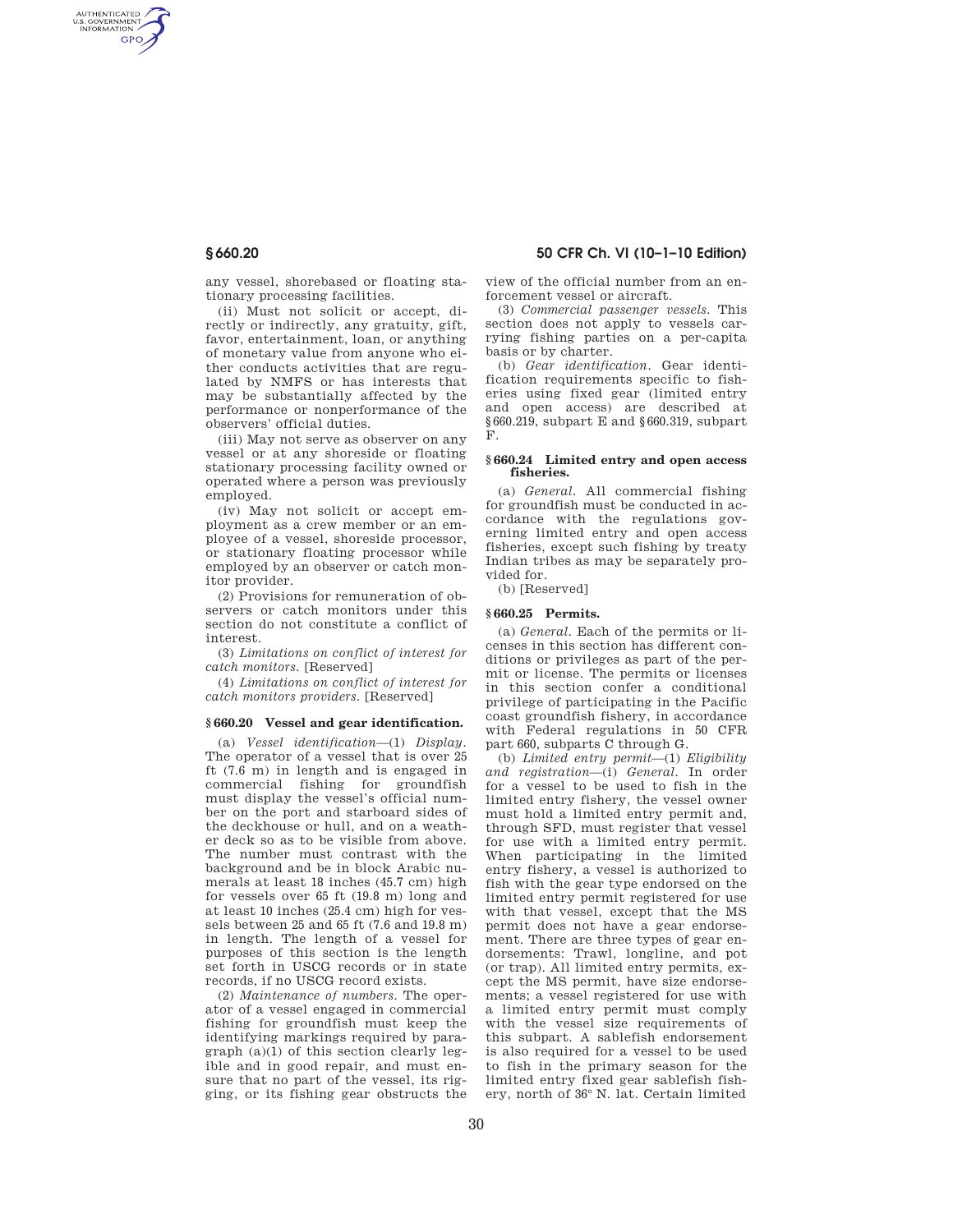entry permits will also have endorsements required for participation in a specific fishery, such as the MS/CV endorsement and the C/P endorsement.

(A) Until the trawl rationalization program is implemented, a catcher vessel participating in either the Pacific whiting shorebased or mothership sector must, in addition to being registered for use with a limited entry permit, be registered for use with a sector-appropriate Pacific whiting vessel license under §660.26, subpart C. A vessel participating in the Pacific whiting catcher/processor sector must, in addition to being registered for use with a limited entry permit, be registered for use with a sector-appropriate Pacific whiting vessel license under §660.26. subpart C. Although a mothership vessel participating in the Pacific whiting mothership sector is not required to be registered for use with a limited entry permit, such vessel must be registered for use with a sector-appropriate Pacific whiting vessel license under §660.26, subpart C.

(B) [Reserved]

(ii) *Eligibility.* Only a person eligible to own a documented vessel under the terms of 46 U.S.C. 12113 (a) may be issued or may hold a limited entry permit.

(iii) *Registration.* Limited entry permits will normally be registered for use with a particular vessel at the time the permit is issued, renewed, transferred, or replaced. If the permit will be used with a vessel other than the one registered on the permit, the permit owner must register that permit for use with the new vessel through the SFD. The reissued permit must be placed on board the new vessel in order for the vessel to be used to fish in the limited entry fishery.

(A) For all limited entry permits, including MS permits, MS/CV-endorsed permits, and C/P-endorsed permits when they are not fishing in the at-sea whiting fisheries, registration of a limited entry permit to be used with a new vessel will take effect no earlier than the first day of the next major limited entry cumulative limit period following the date SFD receives the transfer form and the original permit.

(B) For MS permits, MS/CV-endorsed permits, and C/P-endorsed permits

when they are fishing in the at-sea whiting fisheries, registration of a limited entry permit to be used with a new vessel will take effect on the date NMFS approves and issuance of the transferred permit.

(iv) *Limited entry permits indivisible.*  Limited entry permits may not be divided for use by more than one vessel.

(v) *Initial administrative determination.*  SFD will make an IAD regarding permit endorsements, renewal, replacement, and change in vessel registration. SFD will notify the permit owner in writing with an explanation of any determination to deny a permit endorsement, renewal, replacement, or change in vessel registration. The SFD will decline to act on an application for permit endorsement, renewal, transfer replacement, or registration of a limited entry permit if the permit is subject to sanction provisions of the Magnuson-Stevens Act at 16 U.S.C. 1858 (a) and implementing regulations at 15 CFR part 904, subpart D, apply.

(2) *Mothership (MS) permit.* The MS permit conveys a conditional privilege for the vessel registered to it,, to participate in the MS fishery by receiving and processing deliveries of groundfish in the Pacific whiting mothership sector. An MS permit is a type of limited entry permit. An MS permit does not have any endorsements affixed to the permit, as listed in paragraph (b)(3) of this section. The provisions for the MS permit, including eligibility, renewal, change of permit ownership, vessel registration, fees, and appeals are described at §660.150, subpart D.

(3) *Endorsements*—(i) *''A'' endorsement.*  A limited entry permit with an ''A'' endorsement entitles the vessel registered to the permit to fish in the limited entry fishery for all groundfish species with the type(s) of limited entry gear specified in the endorsement, except for sablefish harvested north of 36° N. lat. during times and with gears for which a sablefish endorsement is required. See paragraph  $(b)(3)(iv)$  of this section for provisions on sablefish endorsement requirements. An ''A'' endorsement is transferable with the limited entry permit to another person, or to a different vessel under the same ownership under paragraph  $(b)(4)$  of this section. An "A"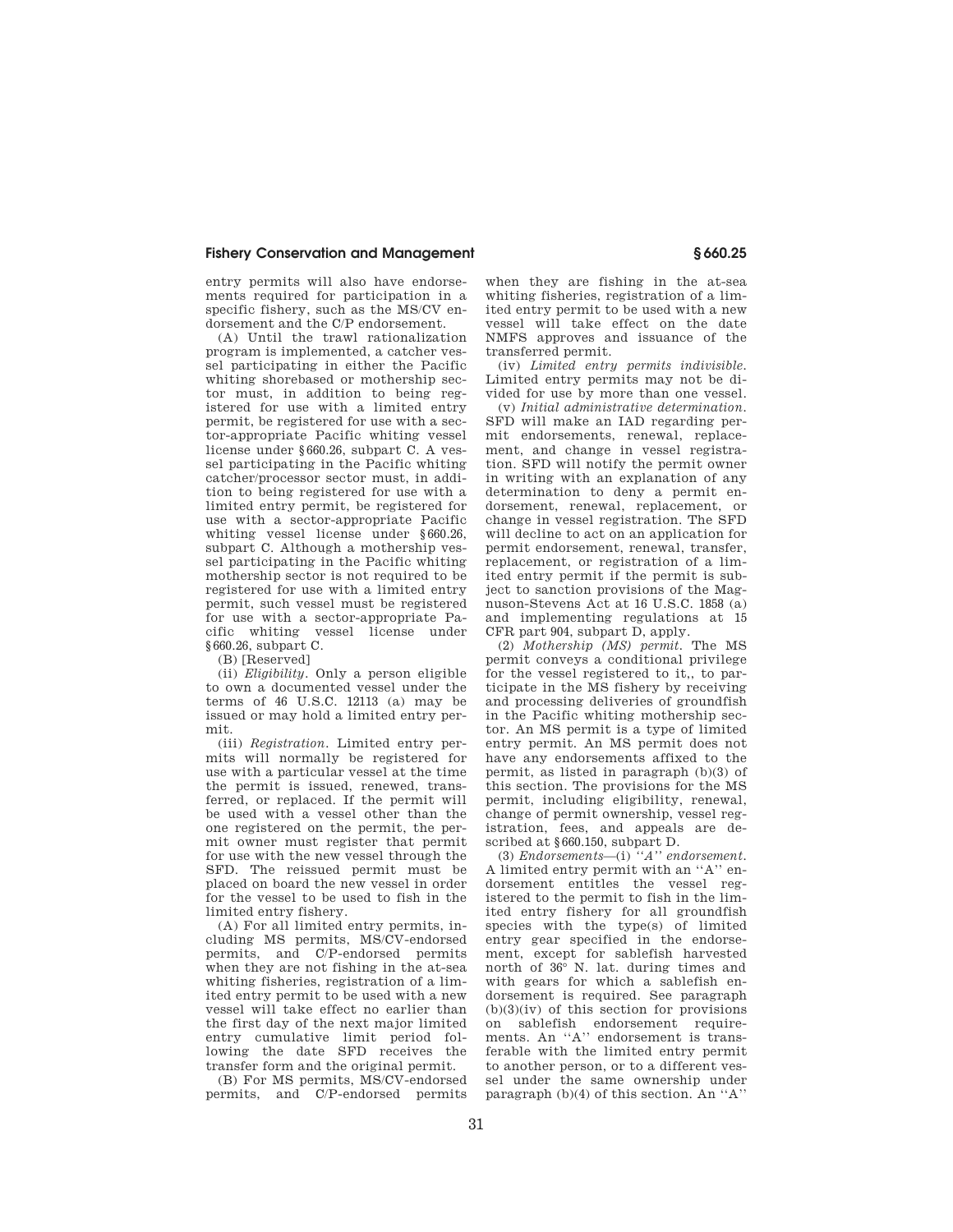endorsement expires on failure to renew the limited entry permit to which it is affixed. An MS permit is not considered a limited entry ''A''-endorsed permit.

(ii) *Gear endorsement.* There are three types of gear endorsements: Trawl, longline and pot (trap). When limited entry ''A''-endorsed permits were first issued, some vessel owners qualified for more than one type of gear endorsement based on the landings history of their vessels. Each limited entry ''A'' endorsed permit has one or more gear endorsement(s). Gear endorsement(s) assigned to the permit at the time of issuance will be permanent and shall not be modified. While participating in the limited entry fishery, the vessel registered to the limited entry ''A''-endorsed permit is authorized to fish the gear(s) endorsed on the permit. While participating in the limited entry, fixed gear primary fishery for sablefish described at §660.231, subpart E, a vessel registered to more than one limited entry permit is authorized to fish with any gear, except trawl gear, endorsed on at least one of the permits registered for use with that vessel. During the limited entry fishery, permit holders may also fish with open access gear, except that vessels fishing against primary sablefish season cumulative limits described at §660.231, subpart E, may not fish with open access gear against those limits. An MS permit does not have a gear endorsement.

(iii) *Vessel size endorsements*—(A) *General.* Each limited entry ''A''-endorsed permit will be endorsed with the LOA for the size of the vessel that initially qualified for the permit, except when permits are combined into one permit to be registered for use with a vessel requiring a larger size endorsement, the new permit will be endorsed for the size that results from the combination of the permits.

(B) *Limitations of size endorsements.* (*1*) A limited entry permit may be registered for use with a vessel up to 5 ft (1.52 m) longer than, the same length as, or any length shorter than, the size endorsed on the existing permit without requiring a combination of permits or a change in the size endorsement.

(*2*) The vessel harvest capacity rating for each of the permits being combined

# **§ 660.25 50 CFR Ch. VI (10–1–10 Edition)**

is that indicated in Table 3 of subpart C for the LOA (in feet) endorsed on the respective limited entry permit. Harvest capacity ratings for fractions of a foot in vessel length will be determined by multiplying the fraction of a foot in vessel length by the difference in the two ratings assigned to the nearest integers of vessel length. The length rating for the combined permit is that indicated for the sum of the vessel harvest capacity ratings for each permit being combined. If that sum falls between the sums for two adjacent lengths on Table 3 of subpart C, the length rating shall be the higher length.

(C) *Size endorsement requirements for sablefish-endorsed permits.* Notwithstanding paragraphs  $(b)(3)(iii)(A)$  and (B) of this section, when multiple permits are ''stacked'' on a vessel, as described in paragraph (b)(4)(iii), at least one of the permits must meet the size requirements of those sections. The permit that meets the size requirements of those sections is considered the vessel's ''base'' permit, as defined in §660.11, subpart C. If more than one permit registered for use with the vessel has an appropriate length endorsement for that vessel, NMFS SFD will designate a base permit by selecting the permit that has been registered to the vessel for the longest time. If the permit owner objects to NMFS' selection of the base permit, the permit owner may send a letter to NMFS SFD requesting the change and the reasons for the request. If the permit requested to be changed to the base permit is appropriate for the length of the vessel, NMFS SFD will reissue the permit with the new base permit. Any additional permits that are stacked for use with a vessel participating in the limited entry fixed gear primary sablefish fishery may be registered for use with a vessel even if the vessel is more than 5 ft (1.5 m) longer or shorter than the size endorsed on the permit.

(iv) *Sablefish endorsement and tier assignment*—(A) *General.* Participation in the limited entry fixed gear sablefish fishery during the primary season north of 36° N. lat., described in §660.231, Subpart E, requires that an owner of a vessel hold (by ownership or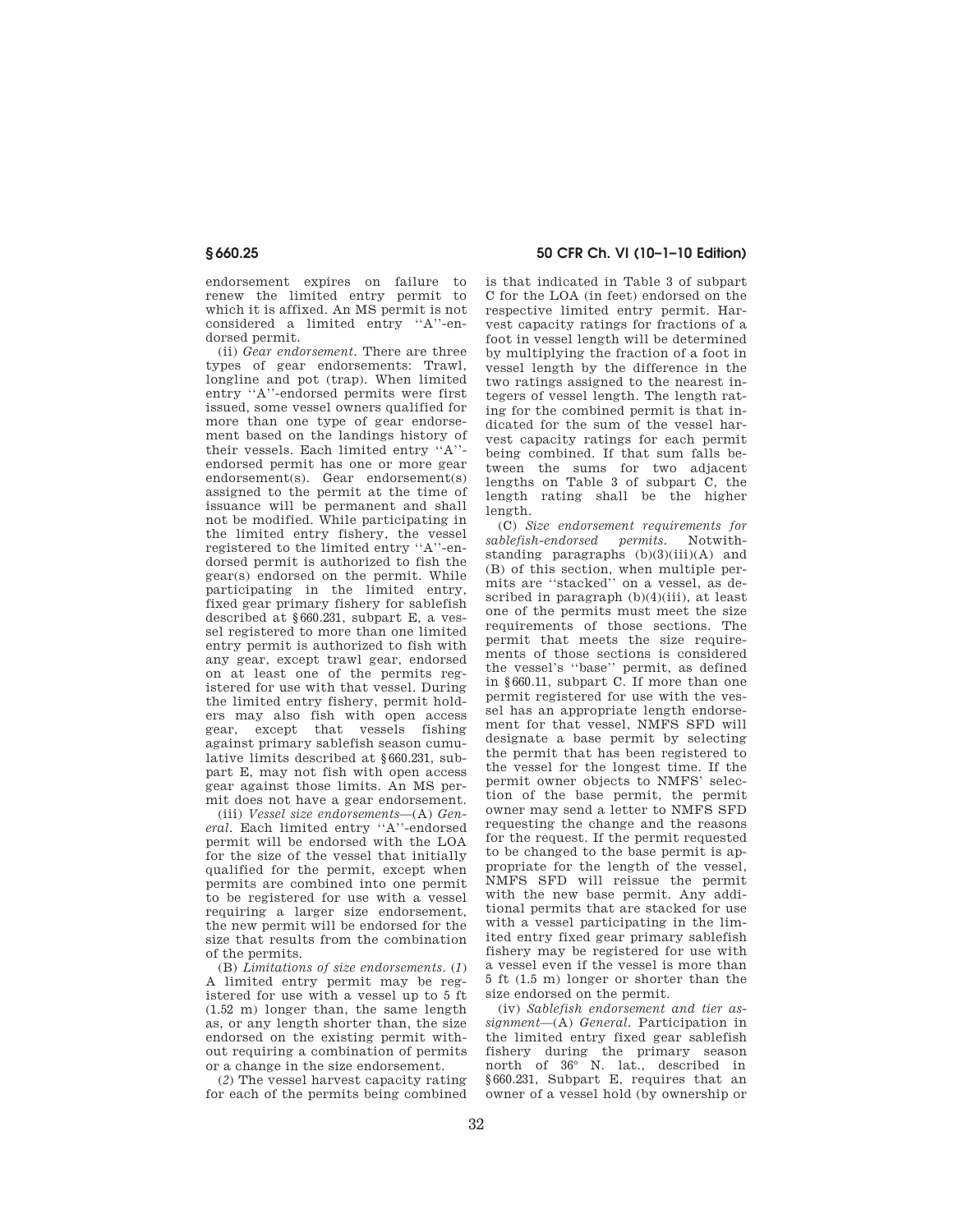lease) a limited entry permit, registered for use with that vessel, with a longline or trap (or pot) endorsement and a sablefish endorsement. Up to three permits with sablefish endorsements may be registered for use with a single vessel. Limited entry permits with sablefish endorsements are assigned to one of three different cumulative trip limit tiers, based on the qualifying catch history of the permit.

(*1*) A sablefish endorsement with a tier assignment will be affixed to the permit and will remain valid when the permit is transferred.

(*2*) A sablefish endorsement and its associated tier assignment are not separable from the limited entry permit, and therefore may not be transferred separately from the limited entry permit.

(B) *Issuance process for sablefish endorsements and tier assignments.* No new applications for sablefish endorsements will be accepted after November 30, 1998. All tier assignments and subsequent appeals processes were completed by September 1998.

(C) *Ownership requirements and limitations.* (*1*) No partnership or corporation may own a limited entry permit with a sablefish endorsement unless that partnership or corporation owned a limited entry permit with a sablefish endorsement on November 1, 2000. Otherwise, only individual human persons may own limited entry permits with sablefish endorsements.

(*2*) No individual person, partnership, or corporation in combination may have ownership interest in or hold more than 3 permits with sablefish endorsements either simultaneously or cumulatively over the primary season, except for an individual person, or partnerships or corporations that had ownership interest in more than 3 permits with sablefish endorsements as of November 1, 2000. The exemption from the maximum ownership level of 3 permits only applies to ownership of the particular permits that were owned on November 1, 2000. An individual person, or partnerships or corporations that had ownership interest in 3 or more permits with sablefish endorsements as of November 1, 2000, may not acquire additional permits beyond those particular permits owned on November 1,

2000. If, at some future time, an individual person, partnership, or corporation that owned more than 3 permits as of November 1, 2000, sells or otherwise permanently transfers (not holding through a lease arrangement) some of its originally owned permits, such that they then own fewer than 3 permits, they may then acquire additional permits, but may not have ownership interest in or hold more than 3 permits.

(*3*) A partnership or corporation will lose the exemptions provided in paragraphs  $(b)(3)(iv)(C)(1)$  and  $(2)$  of this section on the effective date of any change in the corporation or partnership from that which existed on November 1, 2000. A ''change'' in the partnership or corporation is defined at §660.11, subpart C. A change in the partnership or corporation must be reported to SFD within 15 calendar days of the addition of a new shareholder or partner.

(*4*) Any partnership or corporation with any ownership interest in or that holds a limited entry permit with a sablefish endorsement shall document the extent of that ownership interest or the individuals that hold the permit with the SFD via the Identification of Ownership Interest Form sent to the permit owner through the annual permit renewal process and whenever a change in permit owner, permit holder, and/or vessel registration occurs as described at paragraph  $(b)(4)(iv)$  and  $(v)$ of this section. SFD will not renew a sablefish-endorsed limited entry permit through the annual renewal process described at paragraph (b)(4)(i) of this section, or approve a change in permit owner, permit holder, and/or vessel registration unless the Identification of Ownership Interest Form has been completed. Further, if SFD discovers through review of the Identification of Ownership Interest Form that an individual person, partnership, or corporation owns or holds more than 3 permits and is not authorized to do so under paragraph  $(b)(3)(iv)(C)(2)$  of this section, the individual person, partnership or corporation will be notified and the permits owned or held by that individual person, partnership, or corporation will be void and reissued with the vessel status as ''unidentified'' until the permit owner owns and/or holds a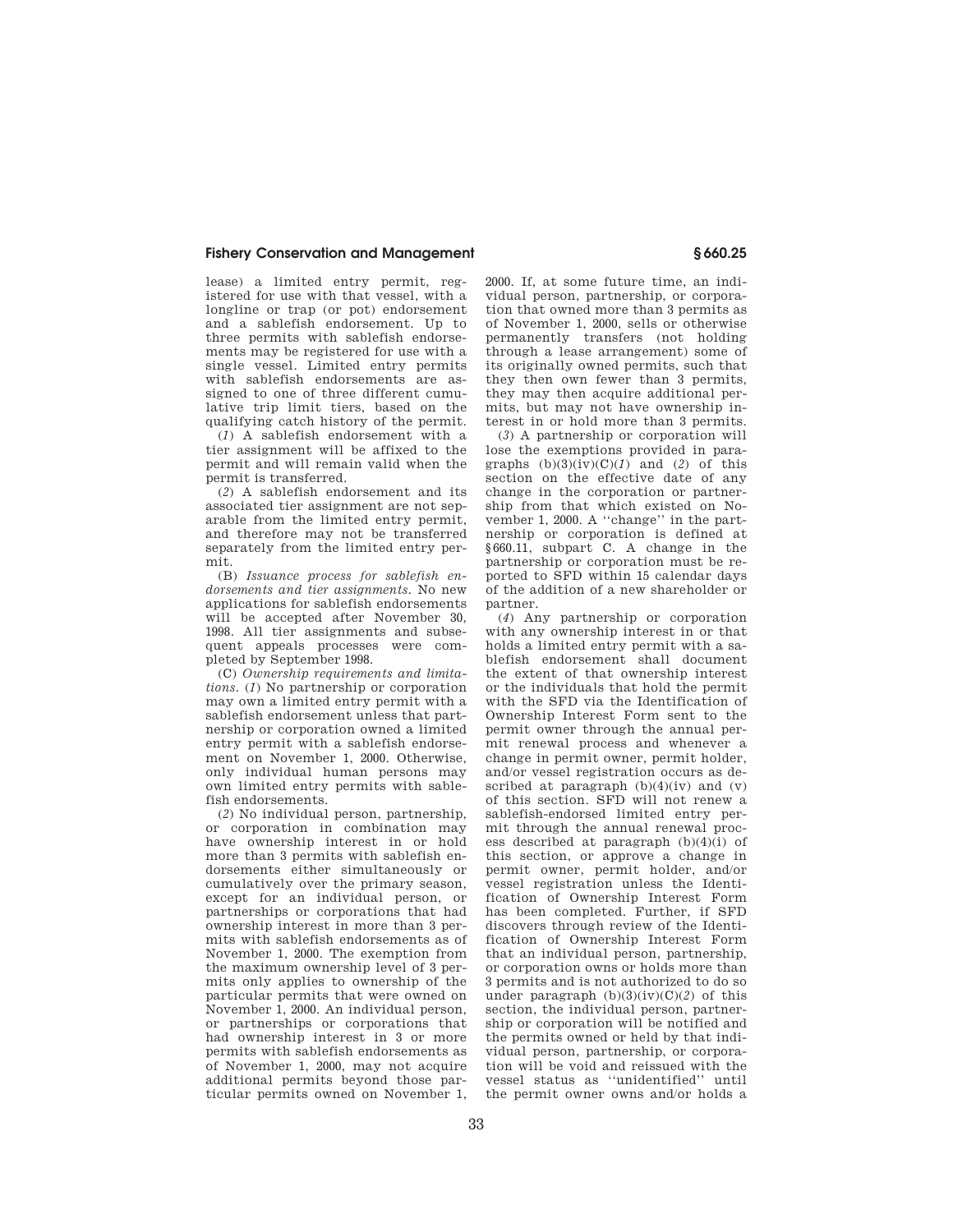quantity of permits appropriate to the restrictions and requirements described in paragraph  $(b)(3)(iv)(C)(2)$  of this section. If SFD discovers through review of the Identification of Ownership Interest Form that a partnership or corporation has had a change in membership since November 1, 2000, as described in paragraph (b)(3)(iv)(C)(*3*) of this section, the partnership or corporation will be notified, SFD will void any existing permits, and reissue any permits owned and/or held by that partnership or corporation in ''unidentified'' status with respect to vessel registration until the partnership or corporation is able to transfer those permits to persons authorized under this section to own sablefish-endorsed limited entry permits.

(*5*) A person, partnership, or corporation that is exempt from the owner-onboard requirement may sell all of their permits, buy another sablefish-endorsed permit within up to a year from the date the last permit was approved for transfer, and retain their exemption from the owner-on-board requirements. An individual person, partnership or corporation could only obtain a permit if it has not added or changed individuals since November 1, 2000, excluding individuals that have left the partnership or corporation or that have died.

(D) *Sablefish at-sea processing prohibition and exemption.* Vessels are prohibited from processing sablefish at sea that were caught in the primary sablefish fishery without sablefish at-sea processing exemptions. The sablefish at-sea processing exemption has been issued to a particular vessel and that permit and vessel owner who requested the exemption. The exemption is not part of the limited entry permit. The exemption is not transferable to any other vessel, vessel owner, or permit owner for any reason. The sablefish atsea processing exemption will expire upon transfer of the vessel to a new owner or if the vessel is totally lost, as defined at §660.11, subpart C.

(v) *MS/CV endorsement.* An MS/CV endorsement on a trawl limited entry permit conveys a conditional privilege that allows a vessel registered to it to fish in either the coop or non-coop fishery in the MS Coop Program described

**§ 660.25 50 CFR Ch. VI (10–1–10 Edition)** 

at §660.150, subpart D. The provisions for the MS/CV-endorsed limited entry permit, including eligibility, renewal, change of permit ownership, vessel registration, combinations, accumulation limits, fees, and appeals are described at §660.150, subpart D.

(vi) *C/P endorsement.* A C/P endorsement on a trawl limited entry permit conveys a conditional privilege that allows a vessel registered to it to fish in the C/P Coop Program described at §660.160, subpart D. The provisions for the C/P-endorsed limited entry permit, including eligibility, renewal, change of permit ownership, vessel registration, combinations, fees, and appeals are described at §660.160, subpart D.

(vii) *Endorsement and exemption restrictions.* "A" endorsements, gear endorsements, sablefish endorsements and sablefish tier assignments, MS/CV endorsements, and C/P endorsements may not be transferred separately from the limited entry permit. Sablefish atsea processing exemptions are associated with the vessel and not with the limited entry permit and may not be transferred at all.

(4) *Limited entry permit actions—renewal, combination, stacking, change of permit ownership or permit holdership, and transfer*—(i) *Renewal of limited entry permits and gear endorsements.* (A) Limited entry permits expire at the end of each calendar year, and must be renewed between October 1 and November 30 of each year in order to remain in force the following year.

(B) Notification to renew limited entry permits will be issued by SFD prior to September 1 each year to the permit owner's most recent address in the SFD record. The permit owner shall provide SFD with notice of any address change within 15 days of the change.

(C) Limited entry permit renewal requests received in SFD between November 30 and December 31 will be effective on the date that the renewal is approved. A limited entry permit that is allowed to expire will not be renewed unless the permit owner requests reissuance by March 31 of the following year and the SFD determines that failure to renew was proximately caused by illness, injury, or death of the permit owner.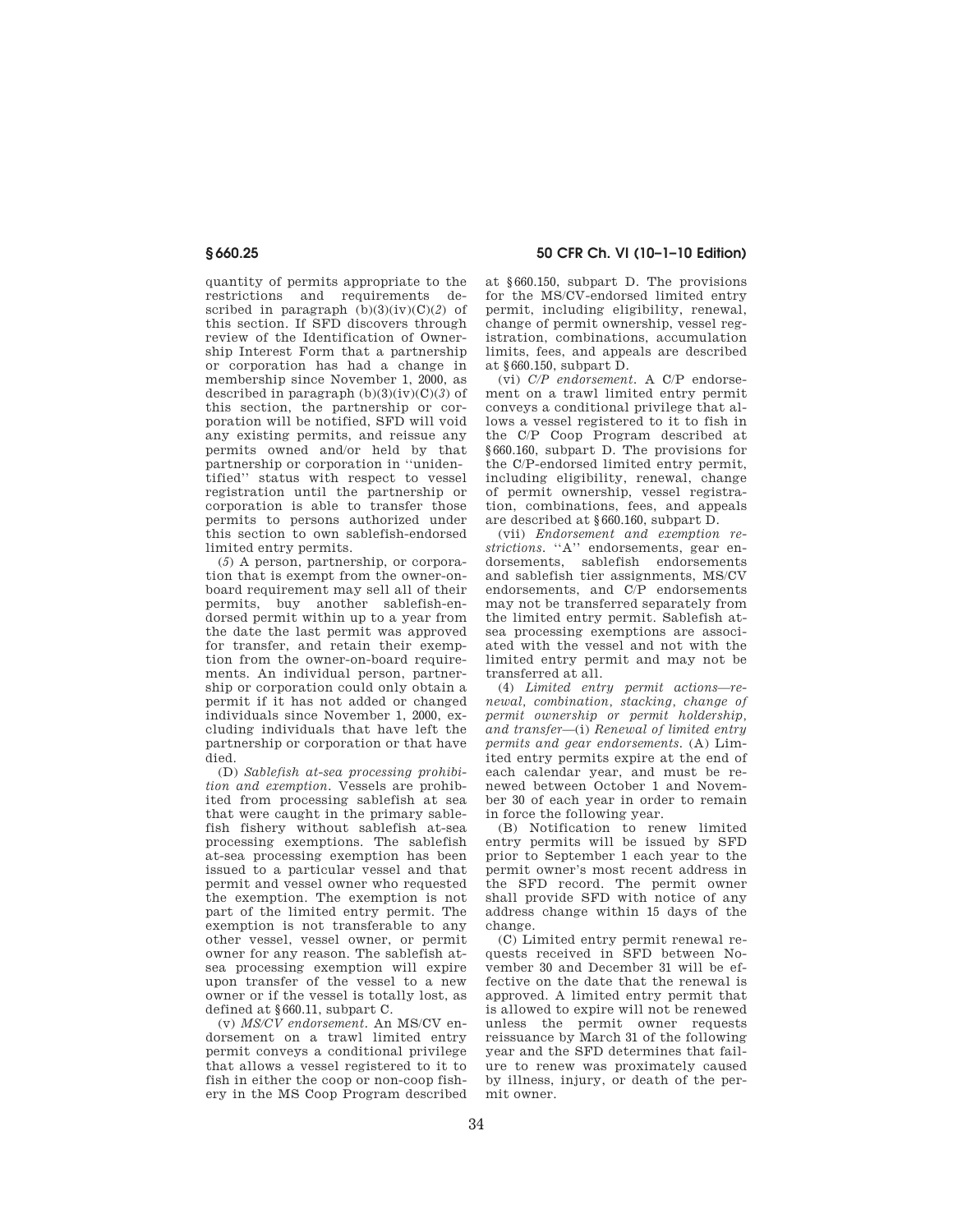(D) Limited entry permits with sablefish endorsements, as described at paragraph  $(b)(3)(iv)$  of this section, will not be renewed until SFD has received complete documentation of permit ownership as required under paragraph  $(b)(3)(iv)(C)(4)$  of this section.

(E) Limited entry permits with an MS/CV endorsement or an MS permit, will not be renewed until SFD has received complete documentation of permit ownership as required under  $§660.150(g)$  and  $§660.150(f)$  of subpart D, respectively.

(ii) *Combining limited entry ''A'' permits.* Two or more limited entry permits with ''A'' gear endorsements for the same type of limited entry gear may be combined and reissued as a single permit with a larger size endorsement as described in paragraph (b)(3)(iii) of this section.

(A) *Sablefish-endorsed permit.* With respect to limited entry permits endorsed for longline and pot (trap) gear, a sablefish endorsement will be issued for the new permit only if all of the permits being combined have sablefish endorsements. If two or more permits with sablefish endorsements are combined, the new permit will receive the same tier assignment as the tier with the largest cumulative landings limit of the permits being combined.

(B) *MS/CV-endorsed permit.* When an MS/CV-endorsed permit is combined with another non-C/P-endorsed permit (including unendorsed permits), the resulting permit will be MS/CV-endorsed. If an MS/CV-endorsed permit is combined with a C/P-endorsed permit, the MS/CV endorsement and catch history assignment will not be reissued on the combined permit.

(C) *C/P-endorsed permit.* A C/P-endorsed permit that is combined with a limited entry trawl permit that is not C/P-endorsed will result in a single C/Pendorsed permit with a larger size endorsement. An MS/CV endorsement on one of the permits being combined will not be reissued on the resulting permit.

(iii) *Stacking limited entry permits.*  ''Stacking'' limited entry permits, as defined at §660.11, subpart C, refers to the practice of registering more than one sablefish-endorsed permit for use with a single vessel. Only limited entry permits with sablefish endorsements may be stacked. Up to 3 limited entry permits with sablefish endorsements may be registered for use with a single vessel during the primary sablefish season described at §660.231, subpart E. Privileges, responsibilities, and restrictions associated with stacking permits to fish in the primary sablefish fishery are described at §660.231, subpart E and at paragraph (b)(3)(iv) of this section.

(iv) *Changes in permit ownership and permit holder.* (A) *General.* The permit owner may convey the limited entry permit to a different person. The new permit owner will not be authorized to use the permit until the change in permit ownership has been registered with and approved by the SFD. The SFD will not approve a change in permit ownership for a limited entry permit with a sablefish endorsement that does not meet the ownership requirements for such permit described at paragraph  $(b)(3)(iv)(C)$  of this section. The SFD will not approve a change in permit ownership for a limited entry permit with an MS/CV endorsement that does not meet the ownership requirements for such permit described at  $§660.150(g)(3)$ , subpart D. Change in permit owner and/or permit holder applications must be submitted to SFD with the appropriate documentation described at paragraph  $(b)(4)(vii)$  of this section.

(*1*) During the initial issuance application period for the trawl rationalization program, NMFS will not review or approve any request for a change in limited entry trawl permit owner at any time during the application period, as specified at §660.140(d)(8)(viii) for QS applicants, at  $§660.150(g)(6)(vii)$  for MS/ CV endorsement applicants, and at §660.160(d)(7)(vi) for C/P endorsement applicants. The initial issuance application period for the trawl rationalization program will begin on either November 1, 2010 or the date upon which the application is received by NMFS, whichever occurs first.

(*2*) [Reserved]

(B) *Effective date.* The change in ownership of the permit or change in the permit holder will be effective on the day the change is approved by SFD, unless there is a concurrent change in the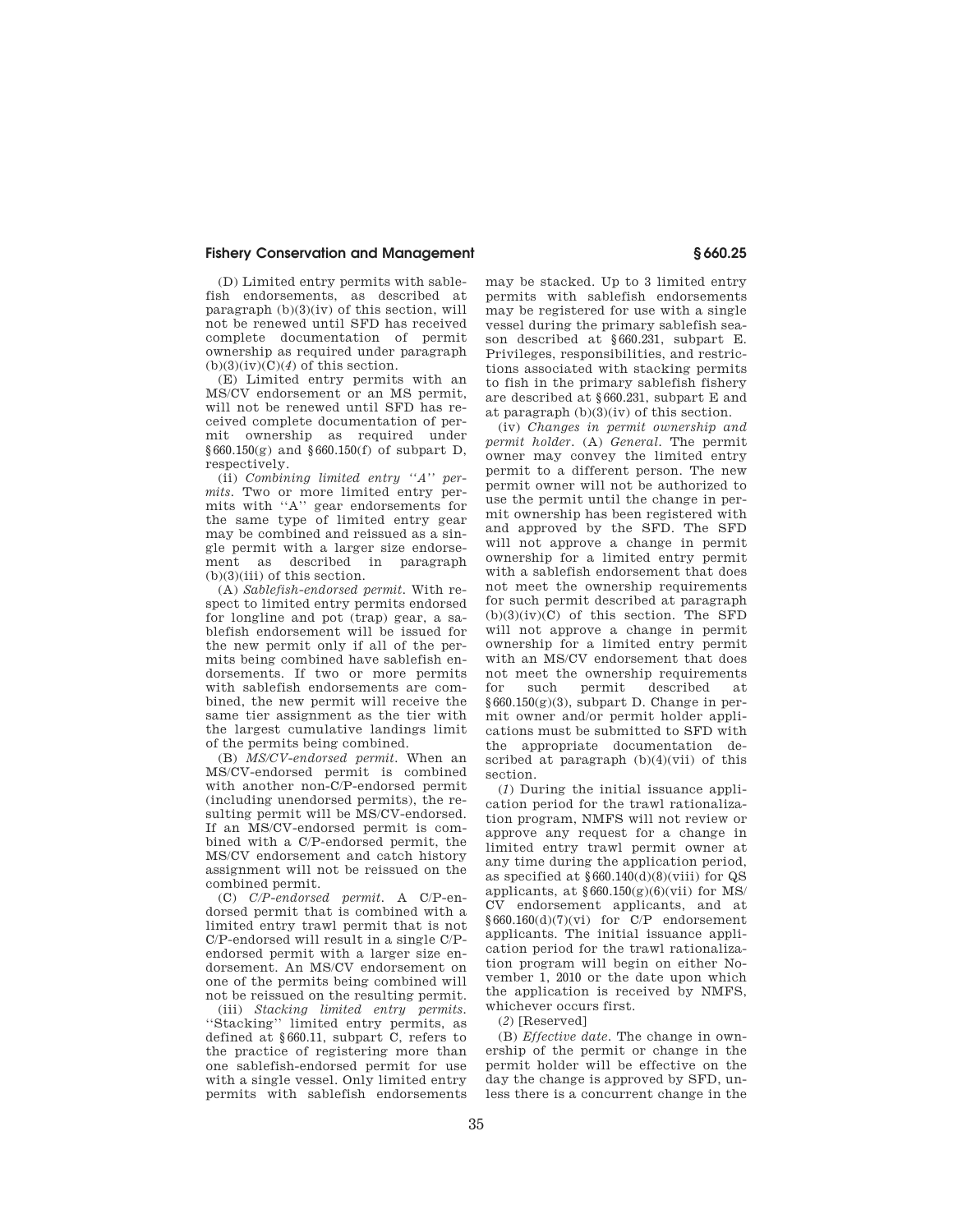vessel registered to the permit. Requirements for changing the vessel registered to the permit are described at paragraph (e) of this section.

(C) *Sablefish-endorsed permits.* If a permit owner submits an application to transfer a sablefish-endorsed limited entry permit to a new permit owner or holder (transferee) during the primary sablefish season described at §660.231, subpart E (generally April 1 through October 31), the initial permit owner (transferor) must certify on the application form the cumulative quantity, in round weight, of primary season sablefish landed against that permit as of the application signature date for the then current primary season. The transferee must sign the application form acknowledging the amount of landings to date given by the transferor. This certified amount should match the total amount of primary season sablefish landings reported on state landing receipts. As required at §660.12(b), subpart C, any person landing sablefish must retain on board the vessel from which sablefish is landed, and provide to an authorized officer upon request, copies of any and all reports of sablefish landings from the primary season containing all data, and in the exact manner, required by the applicable state law throughout the primary sablefish season during which a landing occurred and for 15 days thereafter.

(v) *Changes in vessel registrationtransfer of limited entry permits and gear endorsements*—(A) *General.* A permit may not be used with any vessel other than the vessel registered to that permit. For purposes of this section, a permit transfer occurs when, through SFD, a permit owner registers a limited entry permit for use with a new vessel. Permit transfer applications must be submitted to SFD with the appropriate documentation described at paragraph (b)(4)(vii) of this section. Upon receipt of a complete application, and following review and approval of the application, the SFD will reissue the permit registered to the new vessel. Applications to transfer limited entry permits with sablefish endorsements will not be approved until SFD has received complete documentation of permit ownership as described at para-

# **§ 660.25 50 CFR Ch. VI (10–1–10 Edition)**

graph  $(b)(3)(iv)(C)(4)$  of this section and as required under paragraph (b)(4)(vii) of this section.

(B) *Application.* A complete application must be submitted to SFD in order for SFD to review and approve a change in vessel registration. At a minimum, a permit owner seeking to transfer a limited entry permit shall submit to SFD a signed application form and his/her current limited entry permit before the first day of the cumulative limit period in which they wish to fish. If a permit owner provides a signed application and current limited entry permit after the first day of a cumulative limit period, the permit will not be effective until the succeeding cumulative limit period. SFD will not approve a change in vessel registration (transfer) until it receives a complete application, the existing permit, a current copy of the USCG 1270, and other required documentation.

(C) *Effective date.* Changes in vessel registration on permits will take effect no sooner than the first day of the next major limited entry cumulative limit period following the date that SFD receives the signed permit transfer form and the original limited entry permit. No transfer is effective until the limited entry permit has been reissued as registered with the new vessel.

(D) *Sablefish-endorsed permits.* If a permit owner submits an application to register a sablefish-endorsed limited entry permit to a new vessel during the primary sablefish season described at §660.231, subpart E (generally April 1 through October 31), the initial permit owner (transferor) must certify on the application form the cumulative quantity, in round weight, of primary season sablefish landed against that permit as of the application signature date for the then current primary season. The new permit owner or holder (transferee) associated with the new vessel must sign the application form acknowledging the amount of landings to date given by the transferor. This certified amount should match the total amount of primary season sablefish landings reported on state landing receipts. As required at §660.12(b), subpart C, any person landing sablefish must retain on board the vessel from which sablefish is landed, and provide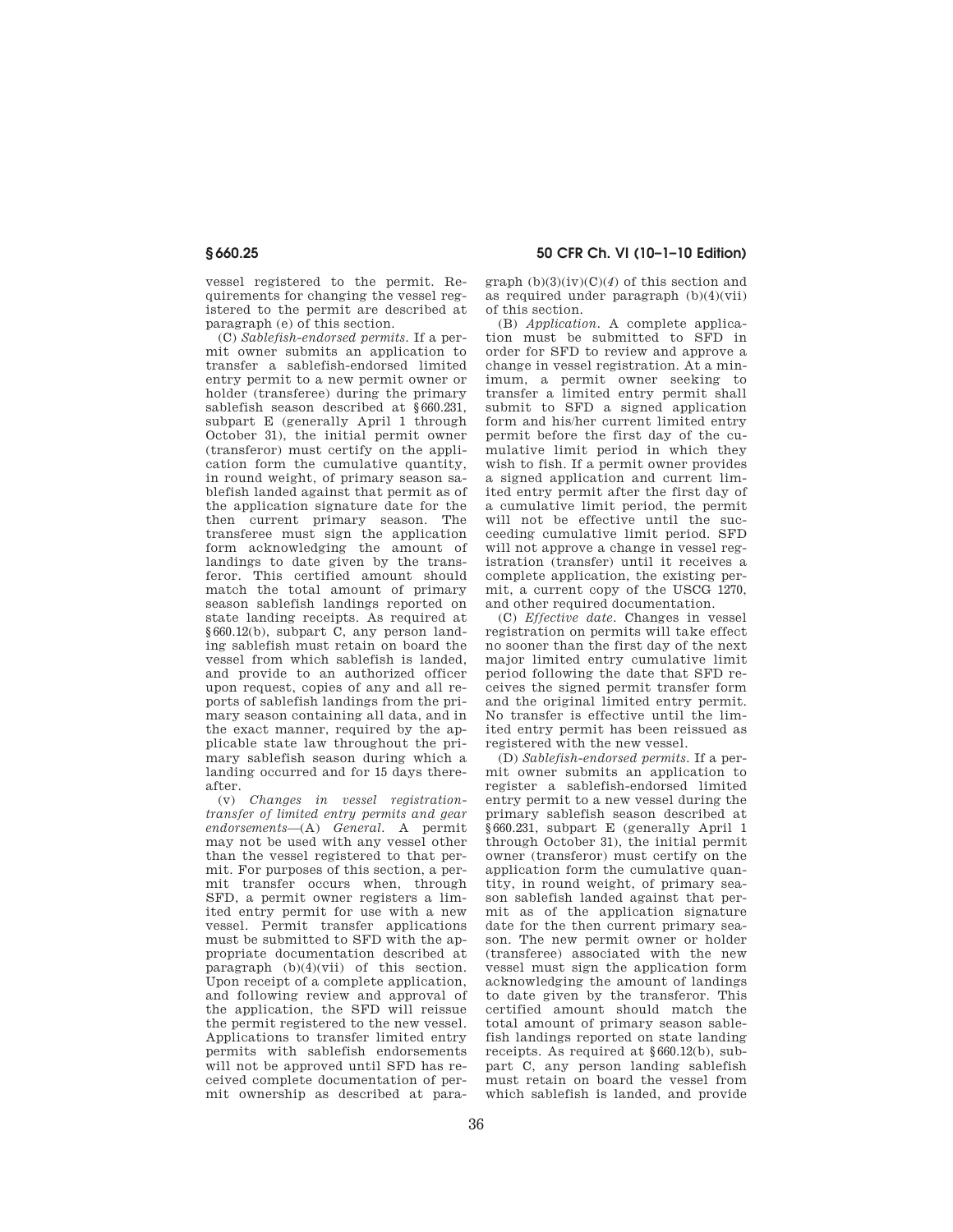to an authorized officer upon request, copies of any and all reports of sablefish landings from the primary season containing all data, and in the exact manner, required by the applicable state law throughout the primary sablefish season during which a landing occurred and for 15 days thereafter.

(vi) *Restriction on frequency of transfers*—(A) *General.* A permit owner may designate the vessel registration for a permit as ''unidentified,'' meaning that no vessel has been identified as registered for use with that permit. No vessel is authorized to use a permit with the vessel registration designated as ''unidentified.'' A vessel owner who removes a permit from his vessel and registers that permit as ''unidentified'' is not exempt from VMS requirements at §660.14, subpart C unless specifically authorized by that section. When a permit owner requests that the permit's vessel registration be designated as ''unidentified,'' the transaction is not considered a ''transfer'' for purposes of this section. Any subsequent request by a permit owner to change from the ''unidentified'' status of the permit in order to register the permit with a specific vessel will be considered a change in vessel registration (transfer) and subject to the restriction on frequency and timing of changes in vessel registration (transfer).

(B) *Limited entry fixed gear and trawlendorsed permits (without MS/CV or C/P endorsements).* Limited entry fixed gear and trawl-endorsed permits (without MS/CV or C/P endorsements) permits may not be registered for use with a different vessel (transfer) more than once per calendar year, except in cases of death of a permit holder or if the permitted vessel is totally lost as defined in §660.11, subpart C. The exception for death of a permit holder applies for a permit held by a partnership or a corporation if the person or persons holding at least 50 percent of the ownership interest in the entity dies.

(C) *Limited entry MS permits and limited entry permits with MS/CV or C/P endorsements.* Limited entry MS permits and limited entry permits with MS/CV or C/P endorsements may be registered to another vessel up to two times during the fishing season as long as the second transfer is back to the original

vessel. The original vessel is either the vessel registered to the permit as of January 1, or if no vessel is registered to the permit as of January 1, the original vessel is the first vessel to which the permit is registered after January 1. After the original vessel has been established, the first transfer would be to another vessel, but any second transfer must be back to the original vessel.

(vii) *Application and supplemental documentation.* Permit holders may request a transfer (change in vessel registration) and/or change in permit ownership or permit holder by submitting a complete application form. In addition, a permit owner applying for renewal, replacement, transfer, or change of ownership or change of permit holder of a limited entry permit has the burden to submit evidence to prove that qualification requirements are met. The following evidentiary standards apply:

(A) For a request to change a vessel registration and/or change in permit ownership or permit holder, the permit owner must provide SFD with a current copy of the USCG Form 1270 for vessels of 5 net tons or greater, or a current copy of a state registration form for vessels under 5 net tons.

(B) For a request to change a vessel registration and/or change in permit ownership or permit holder for sablefish-endorsed permits with a tier assignment for which a corporation or partnership is listed as permit owner and/or holder, an Identification of Ownership Interest Form must be completed and included with the application form.

(C) For a request to change permit ownership for an MS permit or for a request to change a vessel registration and/or change in permit ownership or permit holder for an MS/CV-endorsed limited entry trawl permit, an Identification of Ownership Interest Form must be completed and included with the application form.

(D) For a request to change the vessel registration to a permit, the permit owner must submit to SFD a current marine survey conducted by a certified marine surveyor in accordance with USCG regulations to authenticate the length overall of the vessel being newly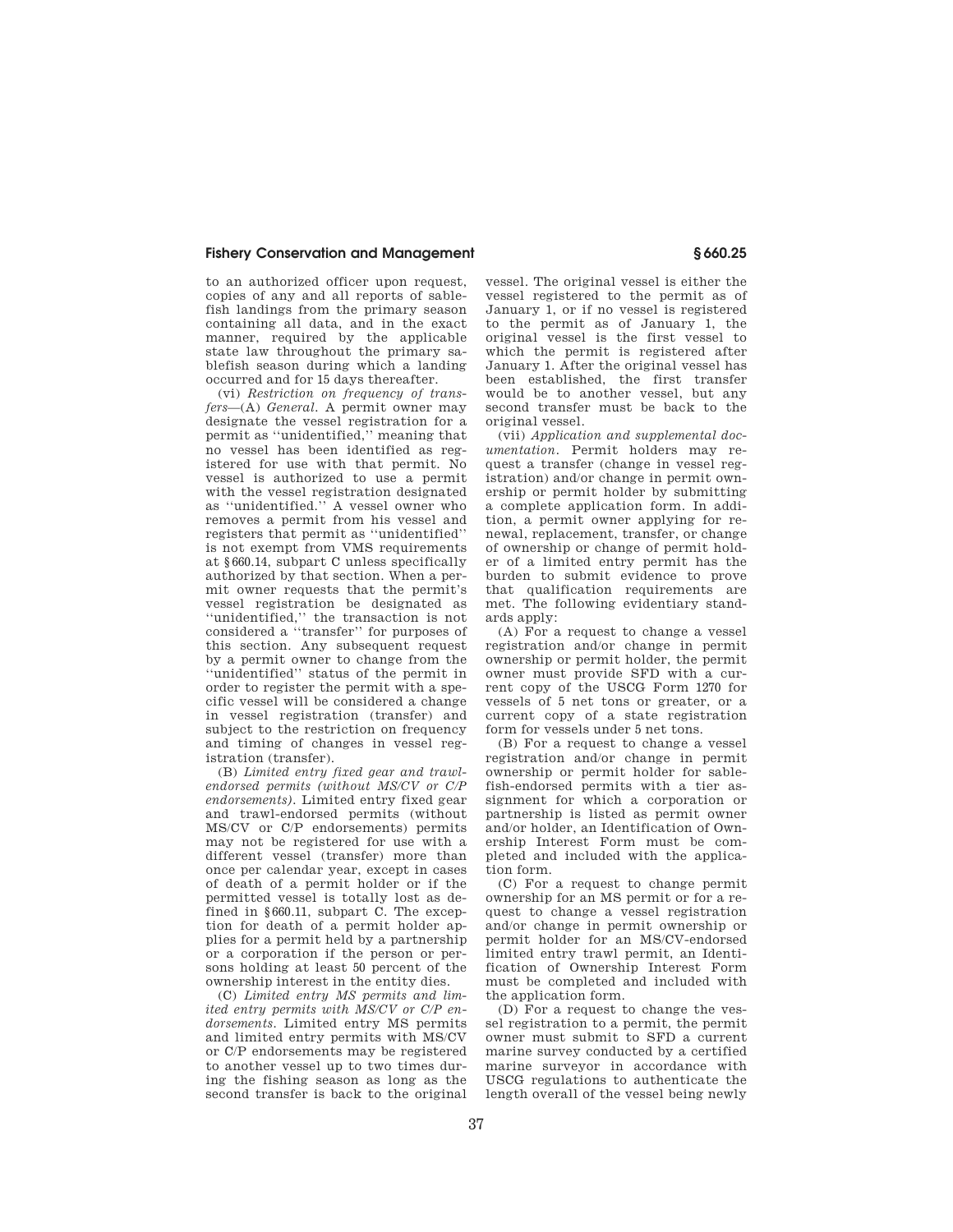registered with the permit. Marine surveys older than 3 years at the time of the request for change in vessel registration will not be considered ''current'' marine surveys for purposes of this requirement.

(E) For a request to change a permit's ownership where the current permit owner is a corporation, partnership or other business entity, the applicant must provide to SFD a corporate resolution that authorizes the conveyance of the permit to a new owner and which authorizes the individual applicant to request the conveyance on behalf of the corporation, partnership, or other business entity.

(F) For a request to change a permit's ownership that is necessitated by the death of the permit owner(s), the individual(s) requesting conveyance of the permit to a new owner must provide SFD with a death certificate of the permit owner(s) and appropriate legal documentation that either: specifically transfers the permit to a designated individual(s); or, provides legal authority to the transferor to convey the permit ownership.

(G) For a request to change a permit's ownership that is necessitated by divorce, the individual requesting the change in permit ownership must submit an executed divorce decree that awards the permit to a designated individual(s).

(H) Such other relevant, credible documentation as the applicant may submit, or the SFD or Regional Administrator may request or acquire, may also be considered.

(viii) *Application forms available.* Application forms for the change in vessel registration (transfer) and change of permit ownership or permit holder of limited entry permits are available from the SFD (see part 600 for address of the Regional Administrator). Contents of the application, and required supporting documentation, are specified in the application form.

(ix) *Records maintenance.* The SFD will maintain records of all limited entry permits that have been issued, renewed, transferred, registered, or replaced.

(5) *Small fleet.* (i) Small limited entry fisheries fleets that are controlled by a local government, are in existence as

**§ 660.25 50 CFR Ch. VI (10–1–10 Edition)** 

of July 11, 1991, and have negligible impacts on the groundfish resource, may be certified as consistent with the goals and objectives of the limited entry program and incorporated into the limited entry fishery. Permits issued under this subsection will be issued in accordance with the standards and procedures set out in the PCGFMP and will carry the rights explained therein.

(ii) A permit issued under this section may be registered only to another vessel that will continue to operate in the same certified small fleet, provided that the total number of vessels in the fleet does not increase. A vessel may not use a small fleet limited entry permit for participation in the limited entry fishery outside of authorized activities of the small fleet for which that permit and vessel have been designated.

(c) *Quota share (QS) permit.* A QS permit conveys a conditional privilege to a person to own QS or IBQ for designated species and species groups and to fish in the Shorebased IFQ Program described §660.140, subpart D. A QS permit is not a limited entry permit. The provisions for the QS permit, including eligibility, renewal, change of permit ownership, accumulation limits, fees, and appeals are described at §660.140, subpart D.

(d) *First receiver site license.* The first receiver site license conveys a conditional privilege to a first receiver to receive, purchase, or take custody, control or possession of landings from the Shorebased IFQ Program. The first receiver site license is issued for a person and a unique physical site consistent with the terms and conditions required to account for and weigh the landed species. A first receiver site license is not a limited entry permit. The provisions for the First Receiver Site License, including eligibility, registration, change of ownership, fees, and appeals are described at §660.140(f), subpart D.

(e) *Coop permit.* [Reserved]

(1) *MS coop permit.* [Reserved]

(2) *C/P coop permit.* [Reserved]

(f) *Permit fees.* The Regional Administrator is authorized to charge fees to cover administrative expenses related to issuance of permits including initial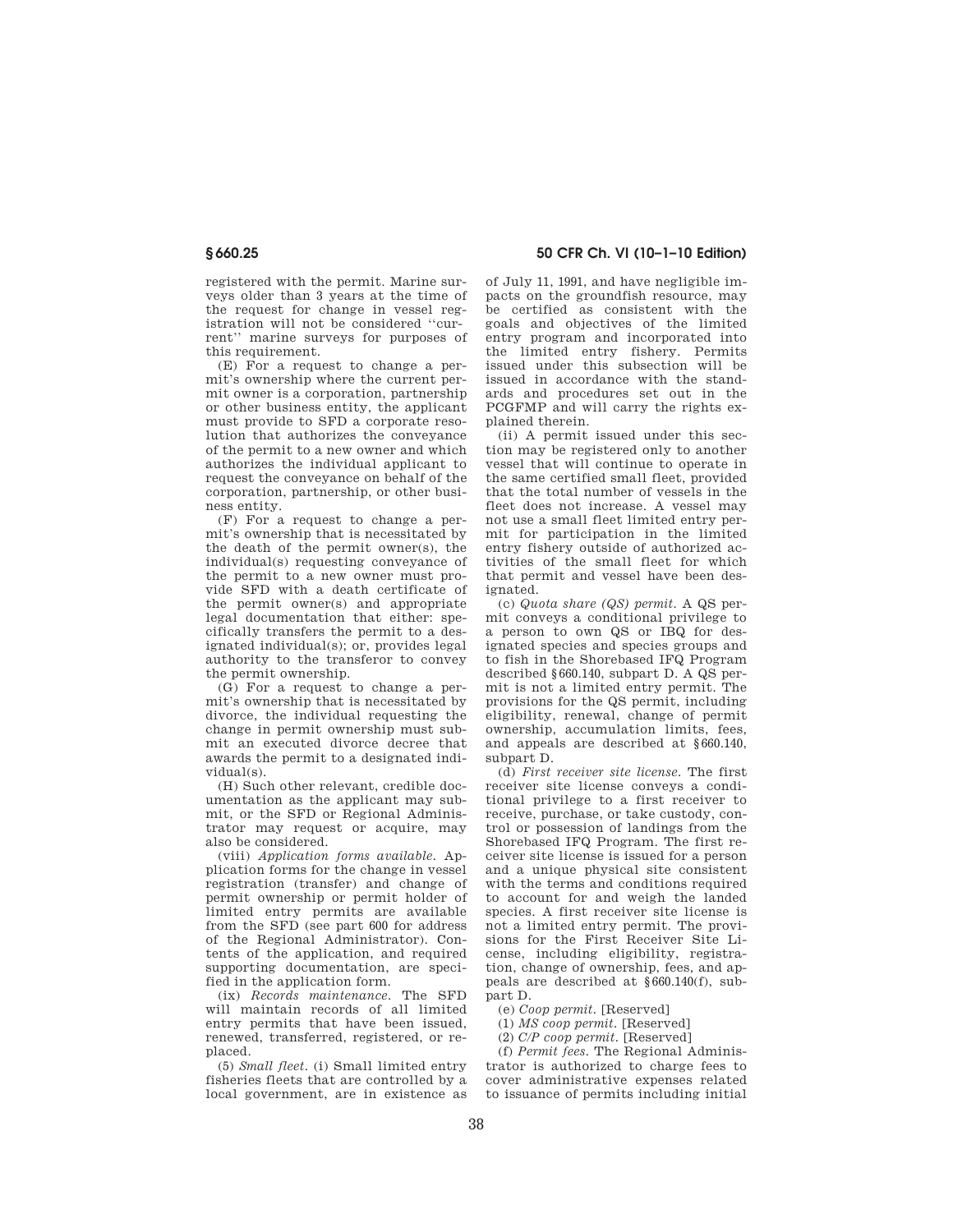issuance, renewal, transfer, vessel registration, replacement, and appeals. The appropriate fee must accompany each application.

(g) *Permit appeals process*—(1) *General.*  For permit actions, including issuance, renewal, change in vessel registration, change in permit owner or permit holder, and endorsement upgrade, the Assistant Regional Administrator for Sustainable Fisheries will make an initial administrative determination (IAD) on the action. In cases where the applicant disagrees with the IAD, the applicant may appeal that decision. Final decisions on appeals of IADs regarding issuance, renewal, change in vessel registration, change in permit owner or permit holder, and endorsement upgrade, will be made in writing by the Regional Administrator acting on behalf of the Secretary of Commerce and will state the reasons therefore. This section describes the procedures for appealing the IAD on permit actions made in this title under subparts C through G of part 660. Additional information regarding appeals of an IAD related to the trawl rationalization program is contained in the specific program sections under subpart D of part 660.

(2) *Who May Appeal?* Only a person who received an IAD that disapproved any part of their application may file a written appeal. For purposes of this section, such person will be referred to as the ''applicant.''

(3) *Submission of appeals.* (i) The appeal must be in writing, must allege credible facts or circumstances to show why the criteria in this subpart have been met, and must include any relevant information or documentation to support the appeal.

(ii) Appeals must be mailed or faxed to: National Marine Fisheries Service, Northwest Region, Sustainable Fisheries Division, ATTN: Appeals, 7600 Sand Point Way NE., Seattle, WA, 98115; Fax: 206–526–6426; or delivered to National Marine Fisheries Service at the same address.

(4) *Timing of appeals.* (i) If an applicant appeals an IAD, the appeal must be postmarked, faxed, or hand delivered to NMFS no later than 30 calendar days after the date on the IAD. If the applicant does not appeal the IAD

within 30 calendar days, the IAD becomes the final decision of the Regional Administrator acting on behalf of the Secretary of Commerce.

(ii) The time period to submit an appeal begins with the date on the IAD. If the last day of the time period is a Saturday, Sunday, or Federal holiday, the time period will extend to the close of business on the next business day.

(5) *Address of record.* For purposes of the appeals process, NMFS will establish as the address of record, the address used by the applicant in initial correspondence to NMFS. Notifications of all actions affecting the applicant after establishing an address of record will be mailed to that address, unless the applicant provides NMFS, in writing, with any changes to that address. NMFS bears no responsibility if a notification is sent to the address of record and is not received because the applicant's actual address has changed without notification to NMFS.

(6) *Decisions on appeals.* (i) For the appeal of an IAD related to the application and initial issuance process for the trawl rationalization program listed in subpart D of part 660, the Regional Administrator shall appoint an appeals officer. After determining there is sufficient information and that all procedural requirements have been met, the appeals officer will review the record and issue a recommendation on the appeal to the Regional Administrator, which shall be advisory only. The recommendation must be based solely on the record. Upon receiving the findings and recommendation, the Regional Administrator shall issue a final decision on the appeal acting on behalf of the Secretary of Commerce in accordance with paragraph  $(g)(6)(ii)$  of this section.

(ii) *Final decision on appeal.* The Regional Administrator will issue a written decision on the appeal which is the final decision of the Secretary of Commerce.

(7) *Status of permits pending appeal.* (i) For all permit actions, except those actions related to the application and initial issuance process for the trawl rationalization program listed in subpart D of part 660, the permit registration remains as it was prior to the request until the final decision has been made.